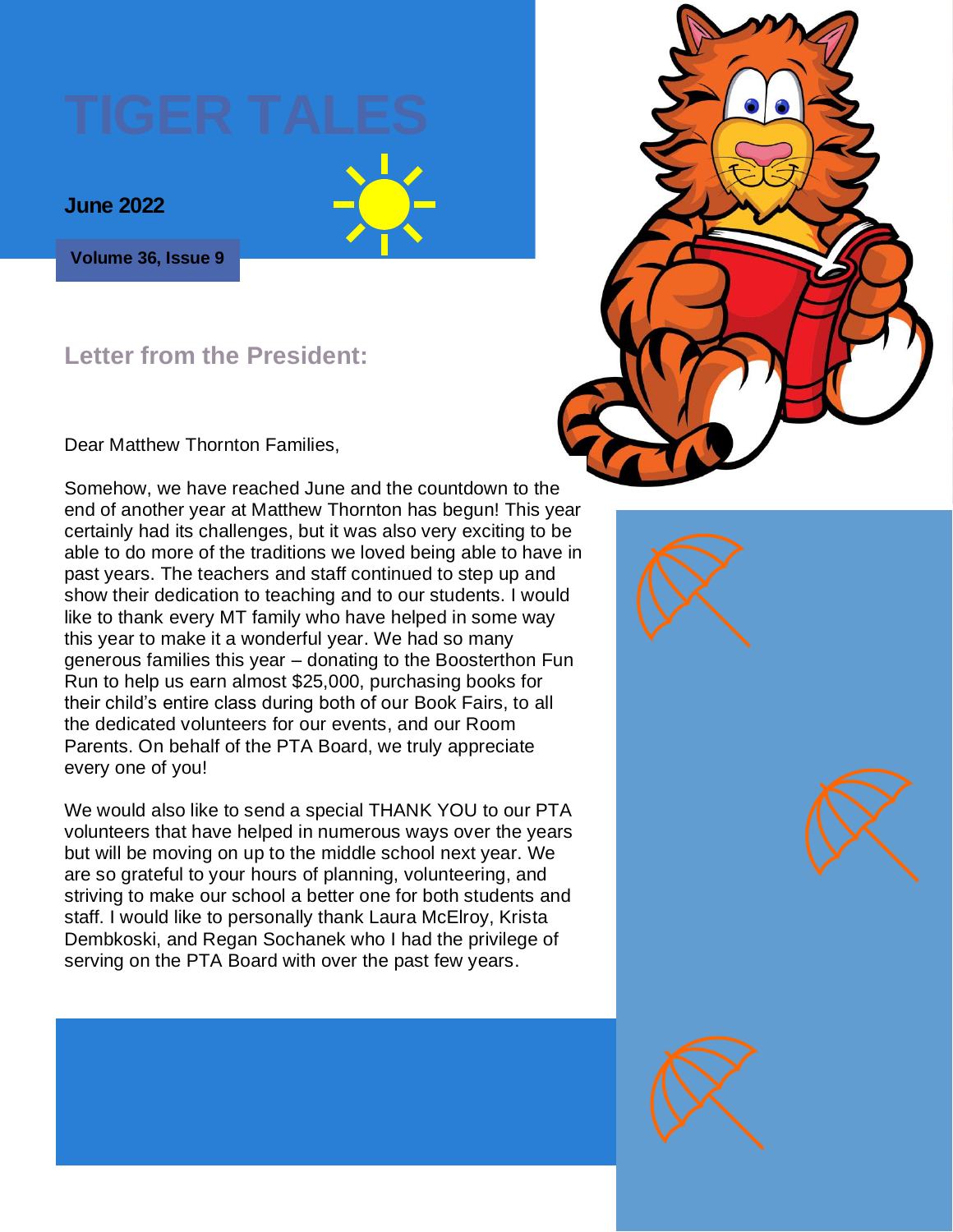I would not have been able to do it without the amazing team effort and knowledge you all provided. You will be so missed next year!

Finally, we would like to thank the incredible Matthew Thornton staff and teachers, led by Mrs. Small and Mr. Sicard. We are very fortunate to have you all at this school and love being able to continue to help in some small way to make our school a better one. The continued support of Mrs. Small and Mr. Sicard to the PTA is so appreciated!

To wrap up our final Tiger Tales for the school year, I'd like to thank Jenn Brooks for putting together this Tiger Tales newsletter for us each month!

A few final notes for the month of June:

- We hope you will join in on Field Day, June  $14<sup>th</sup>$ , along with the Family BBQ!! If you are interested in volunteering for Field Day, please contact Courtney Tanguay or Kristy Fitzpatrick, the Field Day Coordinators for this year.
- $\bullet$  If you are a parent or guardian of a  $5^{th}$  grader, you can still order your yearbook! They will be delivered to the school in time for the students to sign each other's book for  $5<sup>th</sup>$  Grade Activity Day.
- If you are interested in helping next year in any capacity for the PTA, please contact me and I am more than happy to talk through any positions with you. The open positions we will need help with are:
	- o Winter Wonderland
	- o Merchandise
	- o Fundraising
	- o Staff Appreciation Coordinator
	- o Books & Beyond
- Due to the amazing turnout of our Boosterthon Fun Run fundraiser, we are working with the school to start building an outdoor learning space in the courtyard. It will be a covered area with seating for teachers and students to enjoy some outdoor learning. Stay tuned for updates as we continue this exciting addition to MT!
- Our last PTA meeting will be held on Thursday, June  $9<sup>th</sup>$  at 6pm in the MT Library. We will be approving our budget for next year, as well as voting in our new Board members. We hope you can join us!

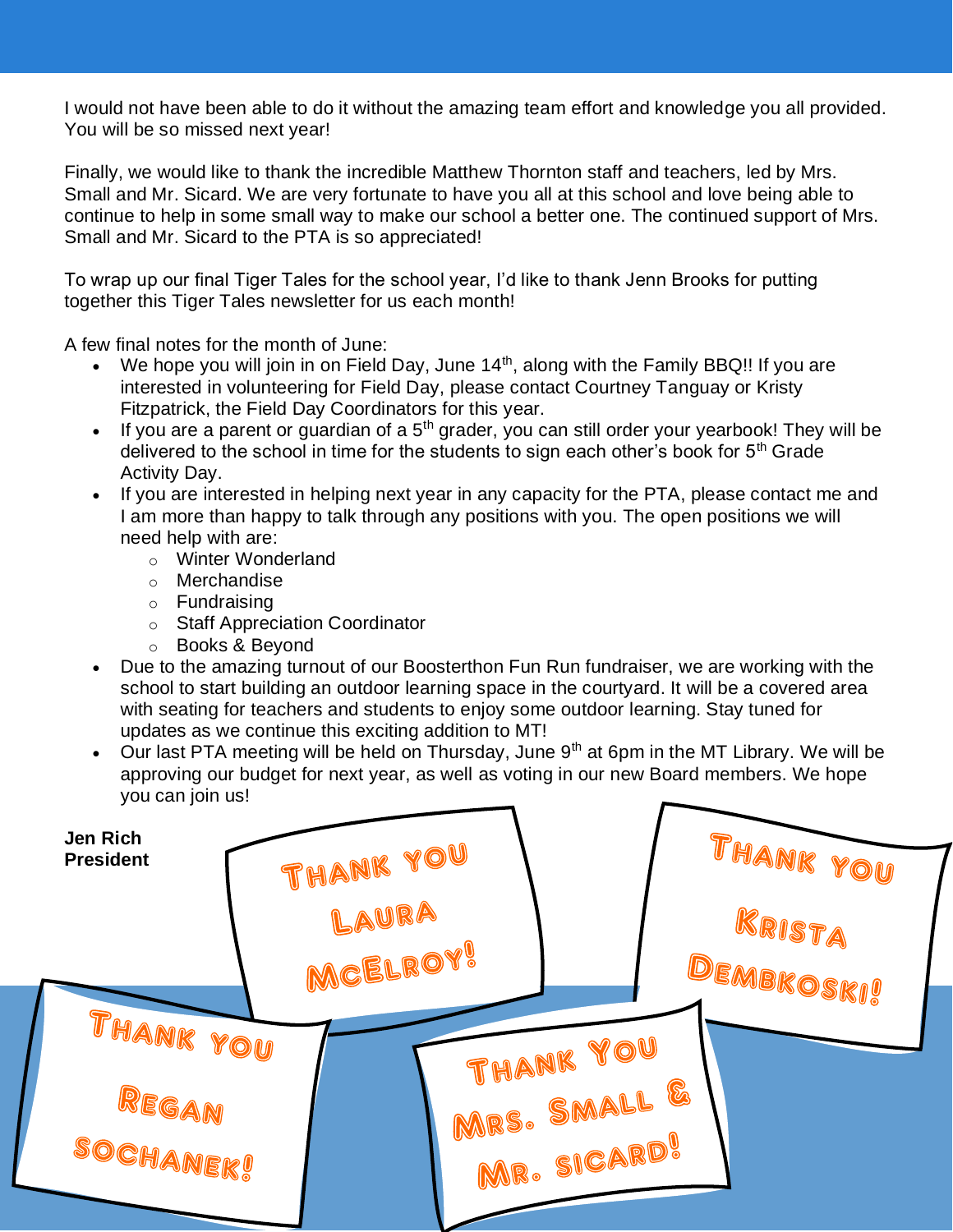## Principal's Corner:

Dearest MT Families:

How exciting to welcome June and the end of another school year. We've weathered challenges and celebrated successes, and all the while, our students and staff achieved so much. As we make our way to the finish line this month, we are grateful for 5th grade Fun Day, Field Day, the Family BBQ, Step Up Day, and our Respect Assembly on the last day. We thank our PTA, volunteers, and staff for all the work they contribute to make our celebratory end of year fun possible. Thank you for trusting us with your children and supporting our school throughout the year. Enjoy your summers!

\_\_\_\_\_\_\_\_\_\_\_\_\_\_\_\_\_\_\_\_\_\_\_\_\_\_\_\_\_\_\_\_\_\_\_\_\_\_\_\_\_\_\_\_\_\_\_\_\_\_\_\_\_\_\_\_\_\_\_\_\_\_\_\_\_\_\_\_\_\_\_\_\_\_\_

Sincerely, Amity Small, your proud Principal



**Photos Courtesy MT Staff** 

### **Boosterthon Trike Race**







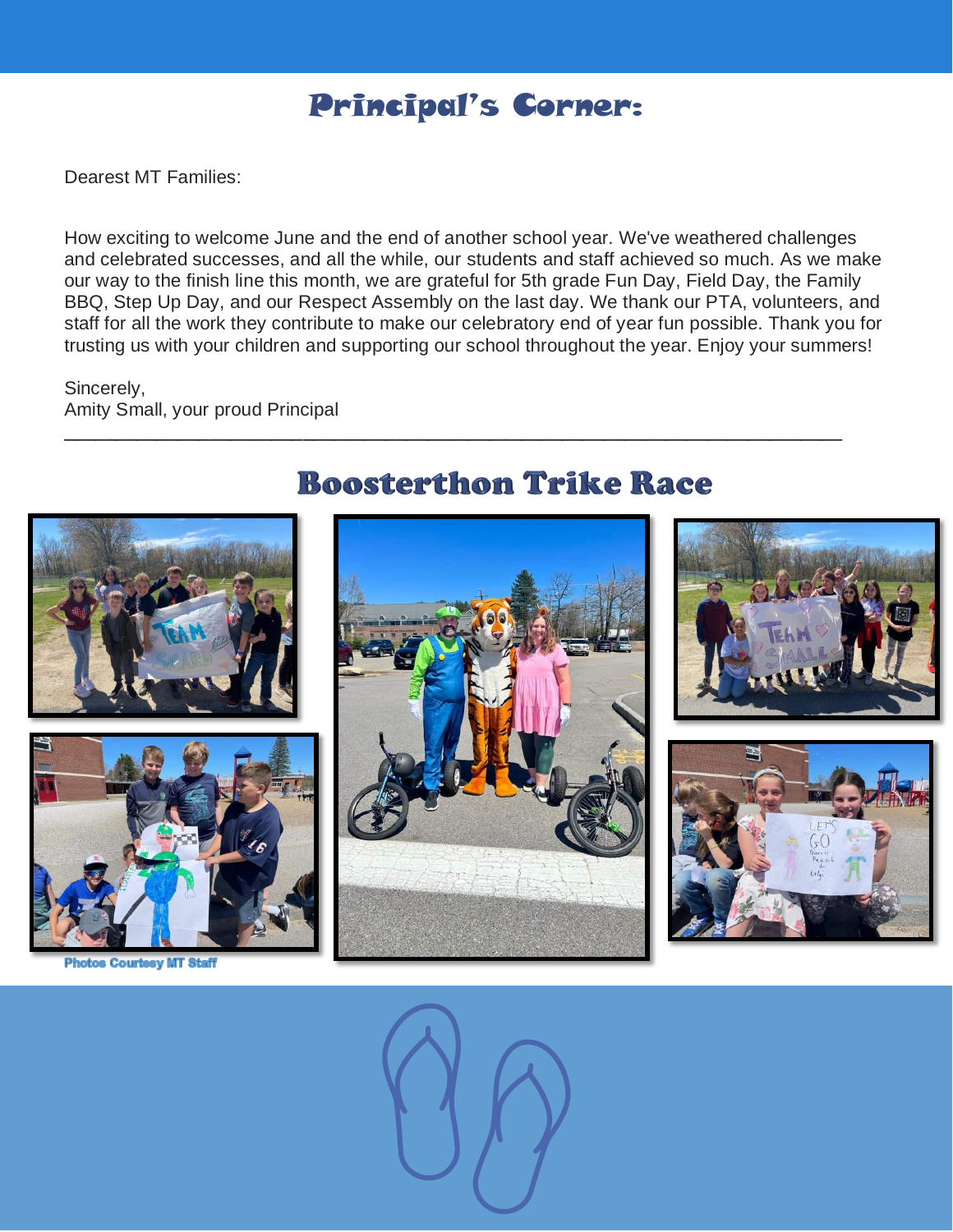

Chaired by: Kristy Fitzpatrick and Courtney Tanguay

Please remember to sign up and volunteer to help us make Field Day, returning this year, a big hit on **June 14th,** with a rain date of June 15th! We are still looking for volunteers to help us make sure Field Day runs smoothly--please help us by taking an AM (9-11:30) or PM (11:30-2) slot here: [https://www.signupgenius.com/go/10c0d4aaeac2ea2fbcf8-field](http://track.spe.schoolmessenger.com/f/a/FqtEydo8e5XT1lFsNXR5gw~~/AAAAAQA~/RgRkbKeoP0Q6aHR0cHM6Ly93d3cuc2lnbnVwZ2VuaXVzLmNvbS9nby8xMGMwZDRhYWVhYzJlYTJmYmNmOC1maWVsZFcHc2Nob29sbUIKYoYodItiazjghFIUYnJvb2tzLmptMUBnbWFpbC5jb21YBAAAAAE~)

\_\_\_\_\_\_\_\_\_\_\_\_\_\_\_\_\_\_\_\_\_\_\_\_\_\_\_\_\_\_\_\_\_\_\_\_\_\_\_\_\_\_\_\_\_\_\_\_\_\_\_\_\_\_\_\_\_\_\_\_\_\_\_\_\_\_\_\_\_\_\_\_\_\_\_\_\_\_\_

We could not do this without all our parent volunteers!

Thank you! Kristy, Courtney, Mr. W, and the whole PTA!



[Books](http://the1709blog.blogspot.com/2013/03/supreme-court-says-copyright-law-does.html) and Beyond

Co-Chaired by: Lisa Burns and Jen Rich

Tha[nk you](https://creativecommons.org/licenses/by/3.0/) to everyone who participated in our Books & Beyond program this year! We had another [suc](https://creativecommons.org/licenses/by/3.0/)cessful year of reading. To all of the volunteers who helped in their classroom, thank you so much for your dedication and support. We couldn't continue this program without the help of our parent volunteers!

If your child earned a Gold Medal for reading 35 or more hours this year, they will receive it on Field Day. The Reading Department will be awarding the medals to students and having an assembly in the library for each class. If you are volunteering on Field Day, feel free to stop into the library during your student's time to see the awards!

If you are interested in chairing this position next year, please reach out to either Lisa Burns or Jen Rich. Anyone interested would be working alongside Lisa or Jen and would have support for any questions.

Thanks again for a great year of reading!!